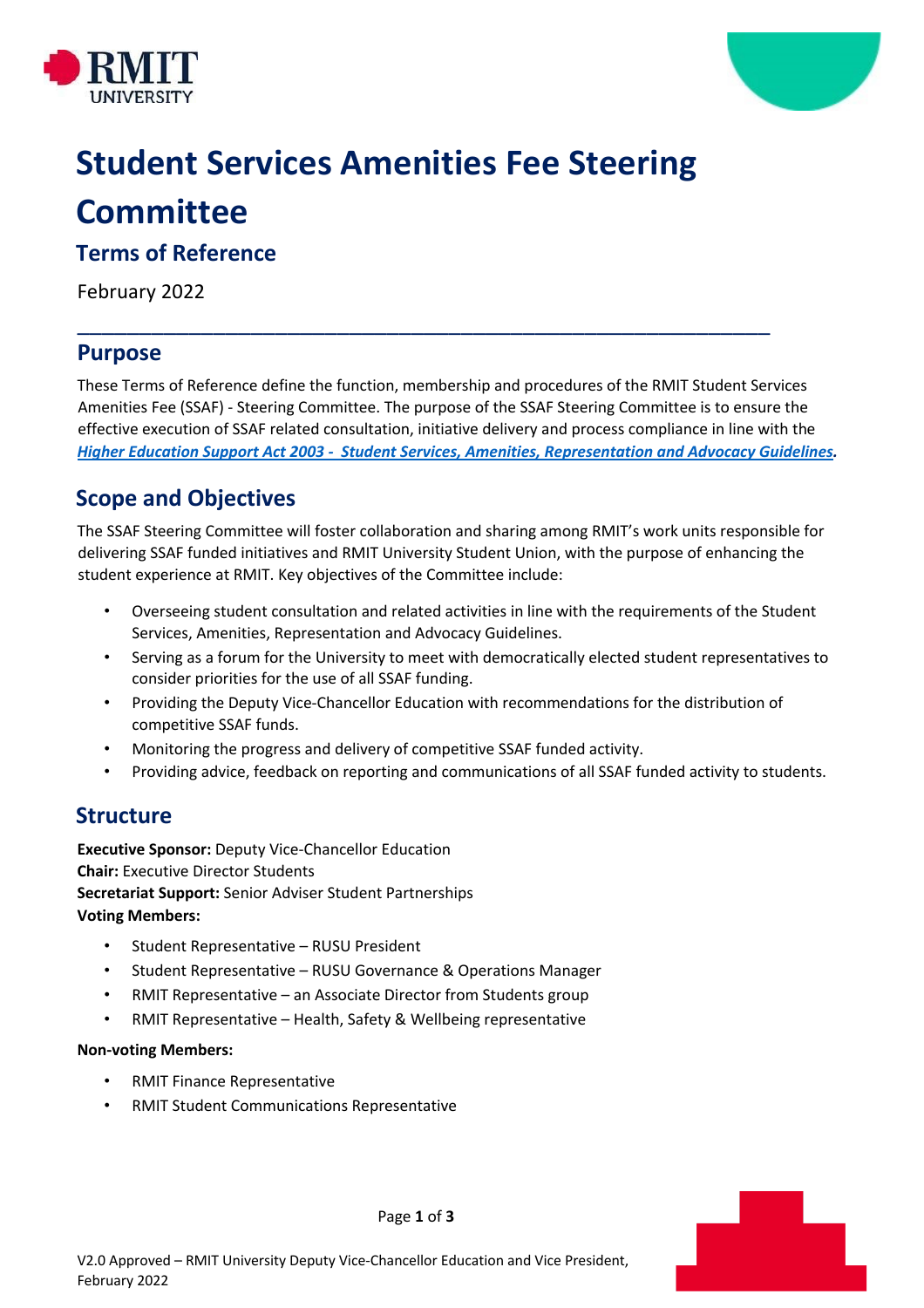



#### **Quorum**

A quorum will consist of at least three RMIT staff and one student representative.

#### **Member Responsibilities**

- Attend SSAF Steering Committee meetings with appropriate delegate nominated if unable to attend.
- Communicate outcomes and insights from SSAF Steering Committee meetings to the staff /student communities they represent.
- Follow up on action items and issues raised where appropriate.

#### **Co-option and Delegation**

The Committee can invite individuals to provide appropriate expertise as necessary, and Committee Members can appoint a delegate on their behalf.

#### **Consultation**

The SSAF Steering Committee may invite any person (whether internal or external to the University) to provide appropriate consultation and expertise, as necessary.

#### **Meeting Frequency**

The SSAF Steering Committee will meet a minimum of 3 times per year.

#### **Incorporation in the RMIT SSAF Governance Framework**